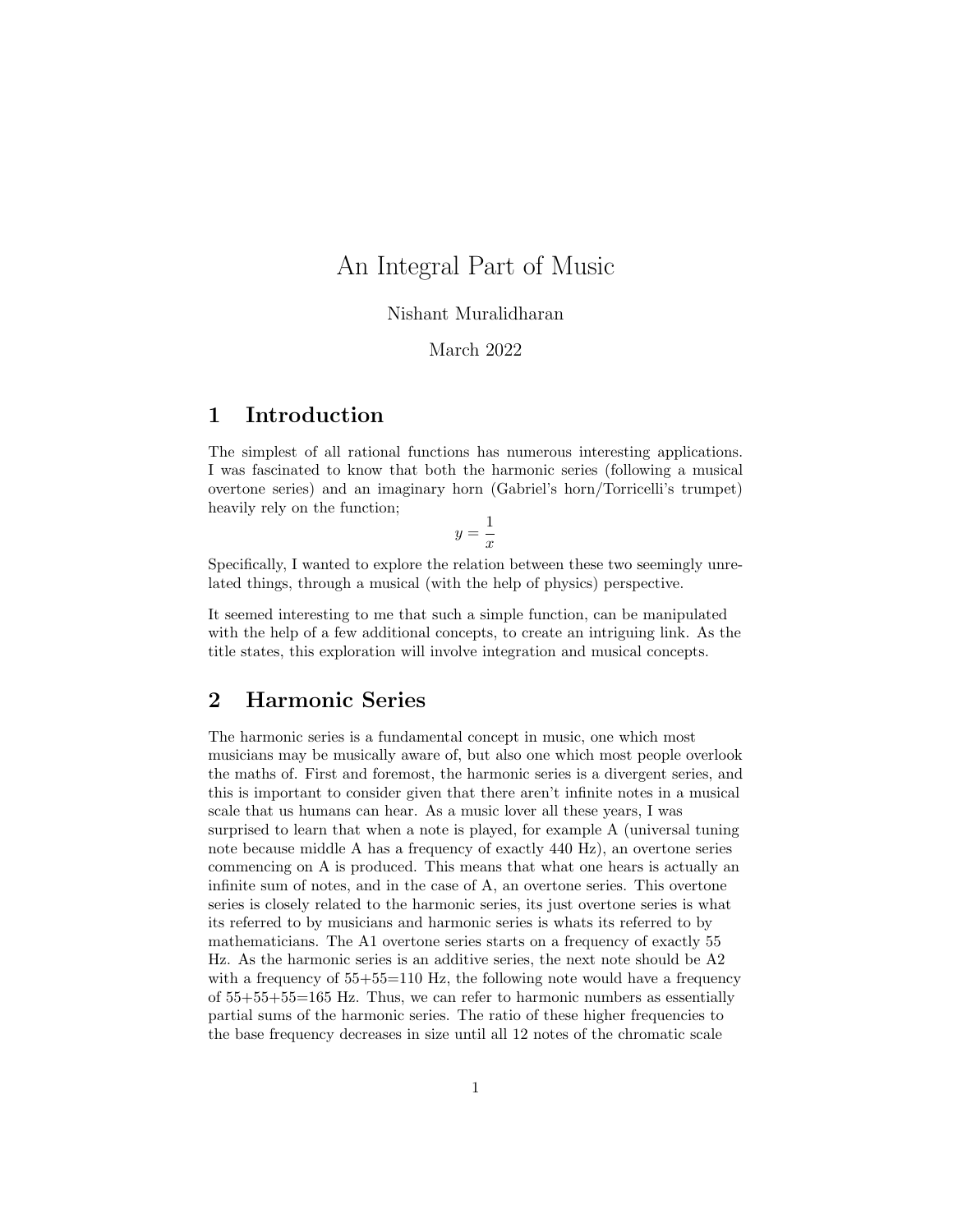are covered. For example, the ratio of 110:55 simplifies to 2:1 but the ratio of 165:110 simplifies to 3:2 and so forth in a pattern that is identical to  $n+1:n$ . Furthermore, Pythagoras upon plucking or playing (hitting a key on the piano is technically hitting a string) a string with a given length, the sound wave produced is essentially the summation of the original wavelength, half of the wavelength, a third of the wavelength and so on (technically until infinity, however the amplitude (musical volume) given at these points on a wave are negligible, which is why we don't hear dissonance when hearing one note being played). This is also why sometimes, playing a really low note gives a richer sound, because more overtones are being heard! Thus, the sum of the frequencies produced when playing an A1 can be represented as the 12th harmonic number;

$$
\sum_{k=1}^{12} \frac{1}{k} = \frac{1}{1} + \frac{1}{2} + \frac{1}{3} + \frac{1}{4} + \frac{1}{5} + \frac{1}{6} + \frac{1}{7} + \frac{1}{8} + \frac{1}{9} + \frac{1}{10} + \frac{1}{11} + \frac{1}{12}
$$

Note that it doesn't matter what our initial base frequency is, because each subsequent frequency is added by the same amount. This is essentially a partial sum of the harmonic series, which is often generally represented as;

$$
H_n = \sum_{k=1}^n \frac{1}{k}
$$

An interesting link between the harmonic and overtone series is that, the simpler the ratios, the more 'harmonically consonant' the notes are. For example, ratio of 1:2 represents an octave, which is an interval of eight, comparing start to finish. A ratio of 2:3 represents a perfect fifth above the octave, this may also explain why perfect fifths are often used in music (as they are the simplest distinct ratio of notes). A ratio of 3:4 represents a perfect fourth and so on. Moving forwards, instead of graphing the oscillating wave function that is produced when playing a certain frequency, I noticed that the summation element is essentially the reciprocal function I mentioned earlier, that is:  $f(x)=1/x$ . Doing some research, I found that the harmonic series is indeed related to this function, and the link is not only ingenious, but is beneficial for the further analysis that is yet to come.

Restricting the domain of  $y=1/x$  from  $x=1$  to infinity, notice that upon constructing rectangles with width 1 and upper left corner touching the graph  $y=1/x$  we are left with rectangles which have heights that line up with terms within the harmonic series. A diagrammatic representation of the first few rectangles are shown in the image below (constructed using GeoGebra by myself)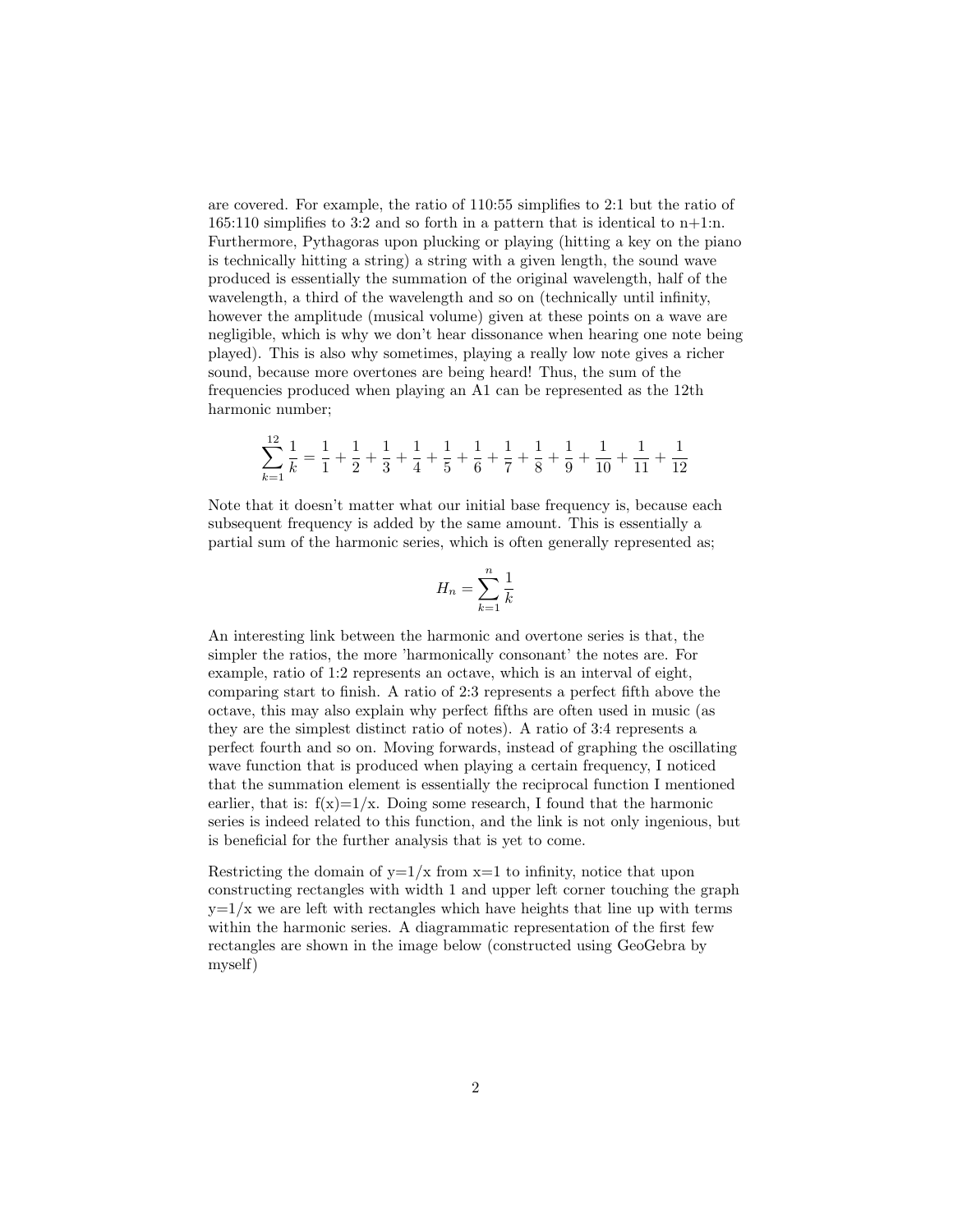

Notice that since all their widths are 1 unit, the sum of all their areas is congruent to the harmonic series. However, integration tells us the area under the curve given our bounds;

$$
\int_1^n \frac{1}{x} = \ln(n)
$$

In fact, the natural logarithm is often used as an approximation for the harmonic series, and even more interestingly, the sum of the area difference (between the rectangles and integral) actually tends towards a constant, the Euler-Mascheroni constant which is denoted by small gamma.

$$
H_n \approx \ln(n) + \gamma
$$

The fact that we started with frequency multiples and scales and ended with integrals and logarithms already says a lot about the link between math and music, and even more about the reason why conventional music is so 'natural'.

## 3 Gabriel's Horn

Gabriel's horn, also known as Torricelli's Trumpet is widely considered as an impossible object, despite its precise mathematical definition and proof. It is essentially the object obtained from rotating the curve  $y=1/x$  about the x-axis. Doing this requires volume of revolution;

$$
V = \pi \int_1^a \frac{1}{x^2} \, dx
$$

and since a approaches infinity, as the original curve does,

$$
V = \lim_{a \to \infty} \pi \left( \frac{1}{a} - 1 \right)
$$

$$
V = \pi
$$

Surface integration of a solid of revolution can be applied to show that in fact, Gabriel's horn has infinite surface area! While this is true, I won't be using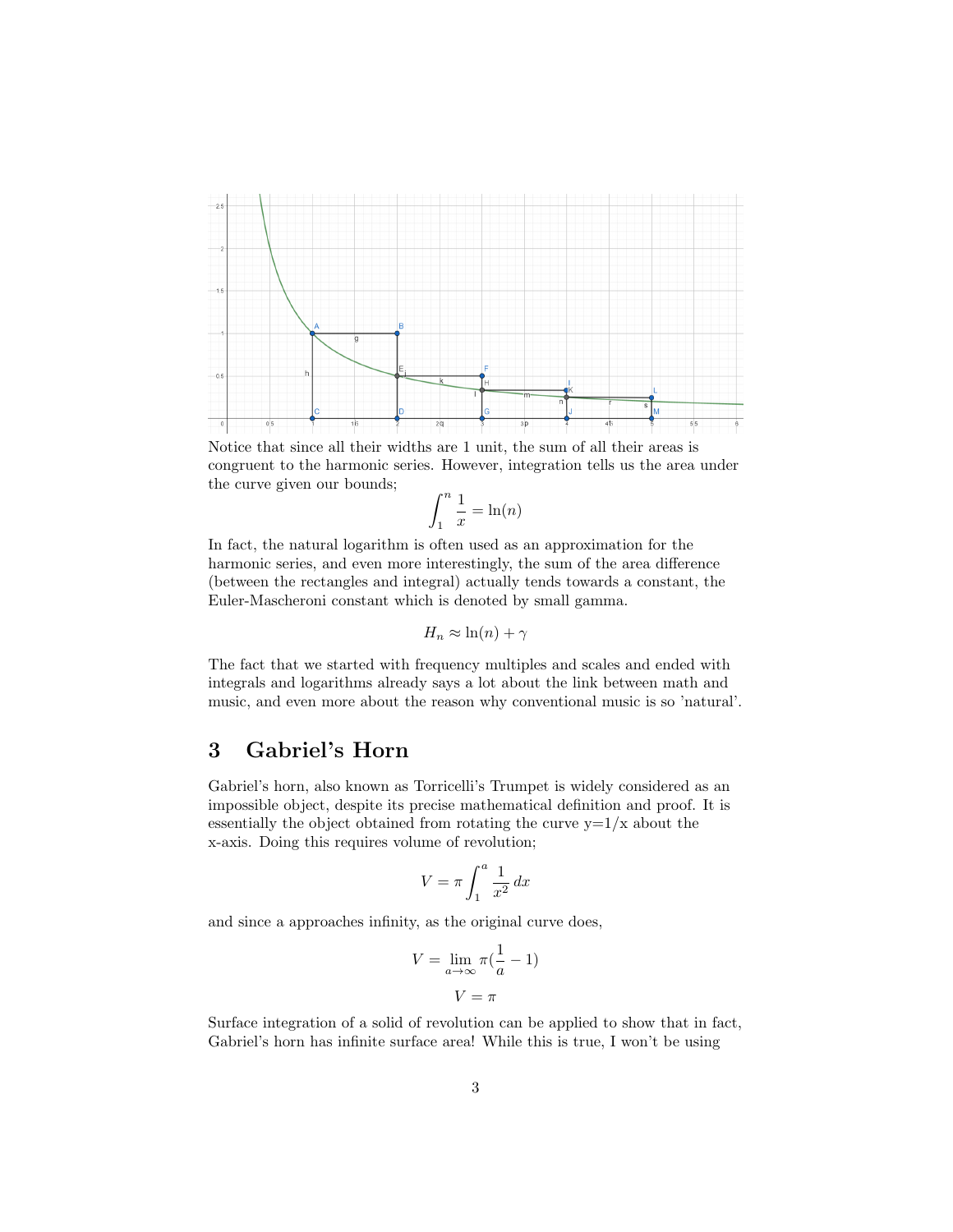this property moving forwards. This means that the horn (an impossible instrument) has a finite volume and an infinite surface area. This gave rise to the painter's paradox, as you can fill the horn with a fixed volume of paint but can never paint the entire surface of the horn. However, we are going to look at the link between the two things that we have discovered, that is, the harmonic series and Gabriel's horn.

### 4 A Bit of Music and Physics

By the same principles of the painter's paradox, sound could be produced from the horn, despite it being impossible to even hold in someone's hands. It is tough to even visualise this, but given that the horn has an exact and definite theoretical volume, we can actually compute the nature of the sound produced by this horn! The first equation, derived from solving the Restating Euler-Lagrange differential equation, yields;

$$
f_c = \frac{mv}{4pi}
$$

where f is the cut-off frequency, v is the speed of sound and m is a lesser-known 'flare constant' that we can compute for. In order to do this, we need another equation relating our known variables found earlier;

$$
S_l = \frac{v}{(2f_c)^2 \pi}
$$

where S is the cross-sectional area of the horn. Since we are using Gabriel's horn, the cross-sectional area is equivalent to the area of a circle, as the horn is obtained from rotating the graph  $y=1/x$ . The area is simply;

$$
S_l = \pi r^2
$$

where r is 1,

$$
S_l=\pi
$$

Yet again  $\pi$  reappears, and now we know that the cross-sectional area is equal to the volume of Gabriel's horn. Now we can calculate the cut-off frequency for the horn by rearranging the equation (assuming the speed of sound is 343  $m/s$ );

$$
\pi = \frac{343}{(2f_c)^2 \pi}
$$

$$
4(f_c)^2 = \frac{343}{\pi^2}
$$

$$
f_c = \sqrt{\frac{343}{4\pi^2}}
$$

Note that the cut-off frequency value must be non-negative, thus;

$$
f_c \approx 2.948\,\mathrm{Hz}
$$